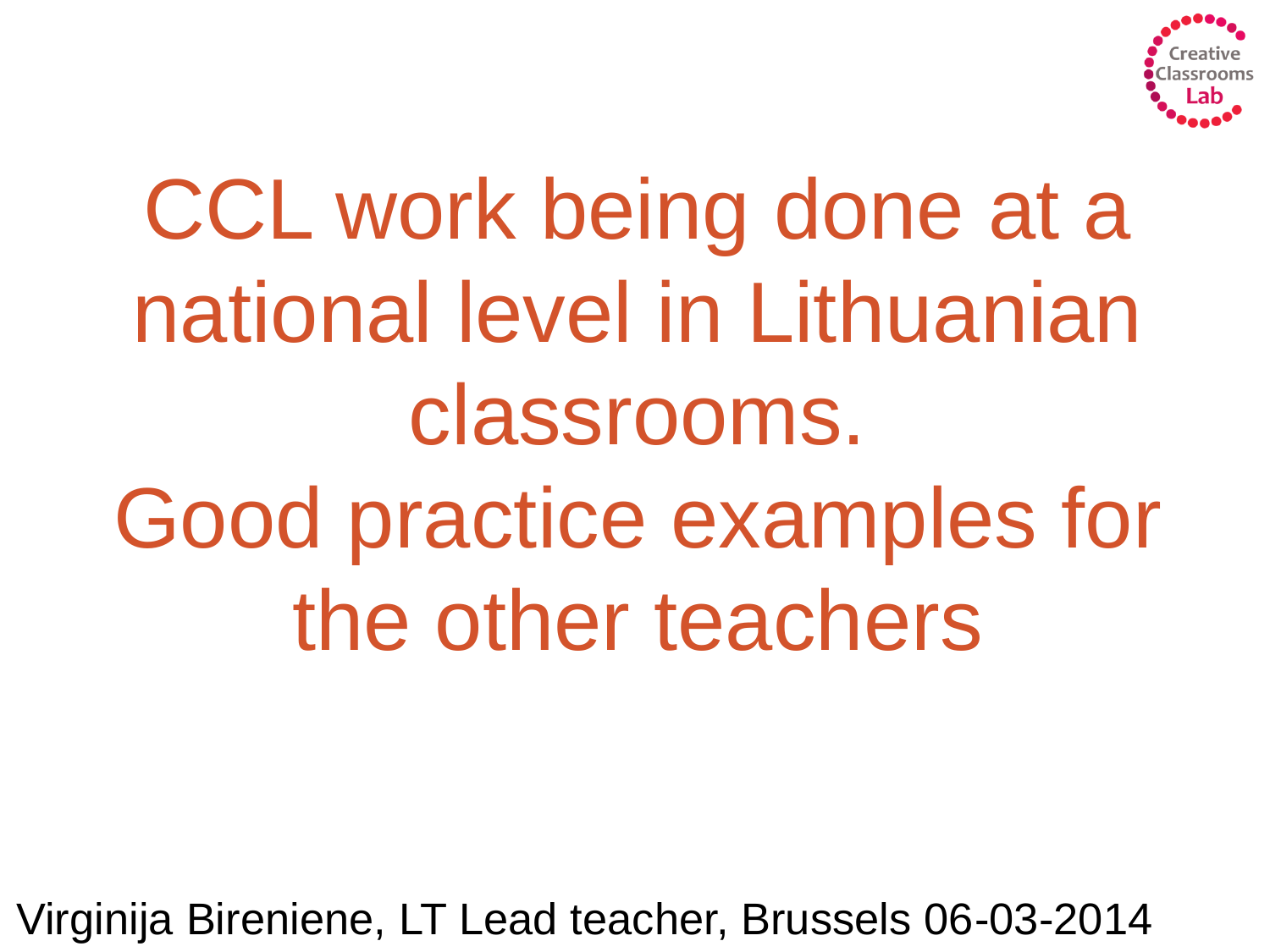

We implement personalised learning approach by dividing students into distinct groups according to their learning styles. We use learning styles (or preferences) grouping method proposed by Honey & Mumford (1992), namely, Activist, Theorist, Pragmatist, and Reflector:

- Activists learn by doing; their preferred activities are: brainstorming, problem solving, group discussion, puzzles, competitions, and role-play
- Reflectors learn by observing and thinking about what happened; their preferred activities are: paired discussions, self-analysis questionnaires, personality questionnaires, time out, observing activities, feedback from others, coaching, and interviews
- Pragmatists need to be able to see how to put the learning into practice in the real world; their preferred activities are: time to think about how to apply learning in reality, case studies, problem solving, and discussion
- Theorists like to understand the theory behind the actions; their preferred activities are: models, statistics, stories, quotes, background information, and applying theories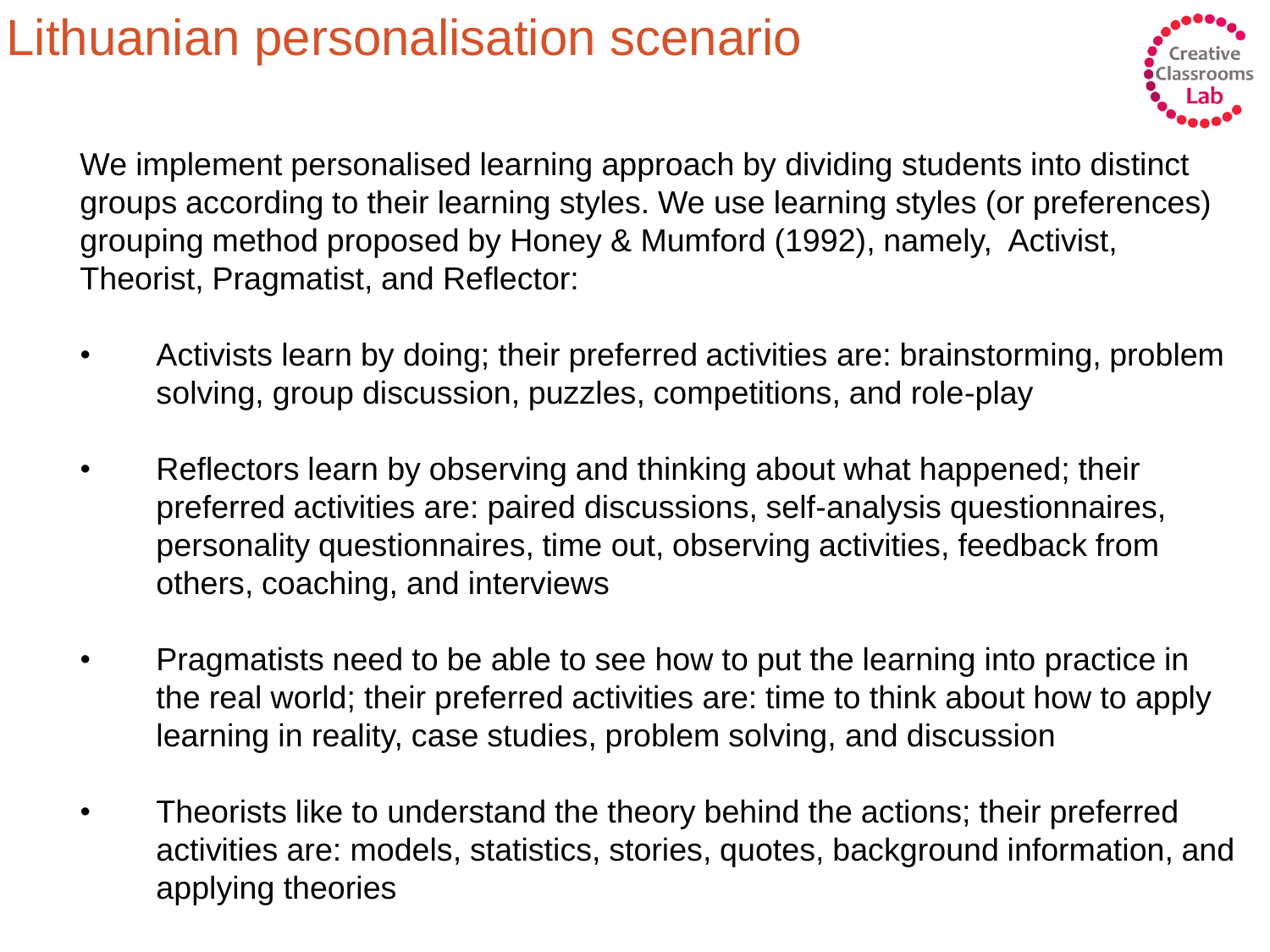

- We have prepared a number of typical problem solving sets of activities (i.e. scenarios) based on personalised learning approach using Web 2.0 based group work, flipped classroom, outdoor study, and content creation methods for piloting in Lithuanian CCL schools
- We have developed e-questionnaire and software to automatically establishing students' learning styles – students fill in the e-questionnaire using tablets
- We have interconnected learning styles with suitable learning activities, types of learning objects, and tablets' apps. This approach guarantees that, in their groups, students could learn using suitable learning activities, content, and apps.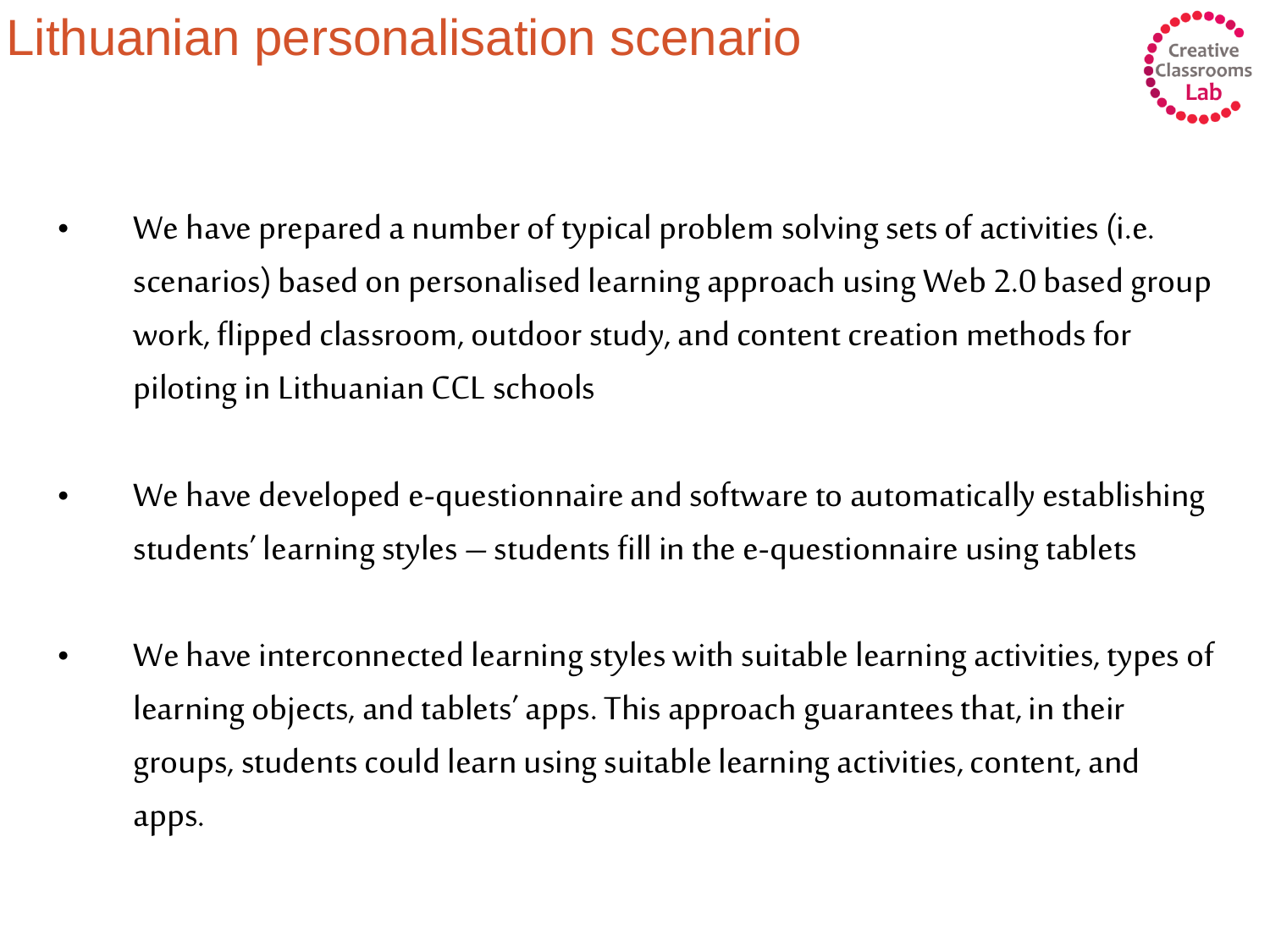

Example of interconnection of Activists Brainstorming learning activity with suitable apps and learning objects types

| <b>IOS</b>                    | <b>Android</b>           | <b>IOS/Android</b>           | <b>Types of LOs</b>      |
|-------------------------------|--------------------------|------------------------------|--------------------------|
| <b>Idea Sketch</b> – lets you | Mindjet for Android –    | <b>Mind Mapping</b> $-$ lets | Application, Broadcast,  |
| easily draw a diagram $-$     | rated as one of the best | you create, view and edit    | Enquiry-oriented         |
| mind map, concept map,        | mind mapping apps for    | mind maps online or          | activity, Glossary, Open |
| or flow chart - and           | Android. Create nodes    | offline and lets the app     | activity, Presentation,  |
| convert it to a text          | and notes, add images of | synch with your online       | Reference, Role play,    |
| outline, and vice versa.      | your own or icons        | account whenever             | Simulation, Tool,        |
| You can use Idea Sketch       | provided, and add        | connected. You can           | Website                  |
| for anything, such as         | attachments and          | share mind maps directly     |                          |
| brainstorming new ideas,      | hyperlinks. Sync to your | from the device, inviting    |                          |
| illustrating concepts,        | <b>Dropbox</b>           | users via email. You can     |                          |
| making lists and              |                          | add icons, colours and       |                          |
| outlines, planning            |                          | styles, view notes, links    |                          |
| presentations, creating       |                          | and tasks and apply map      |                          |
| organizational charts,        |                          | themes, drag and drop        |                          |
| and more!                     |                          | and zoom                     |                          |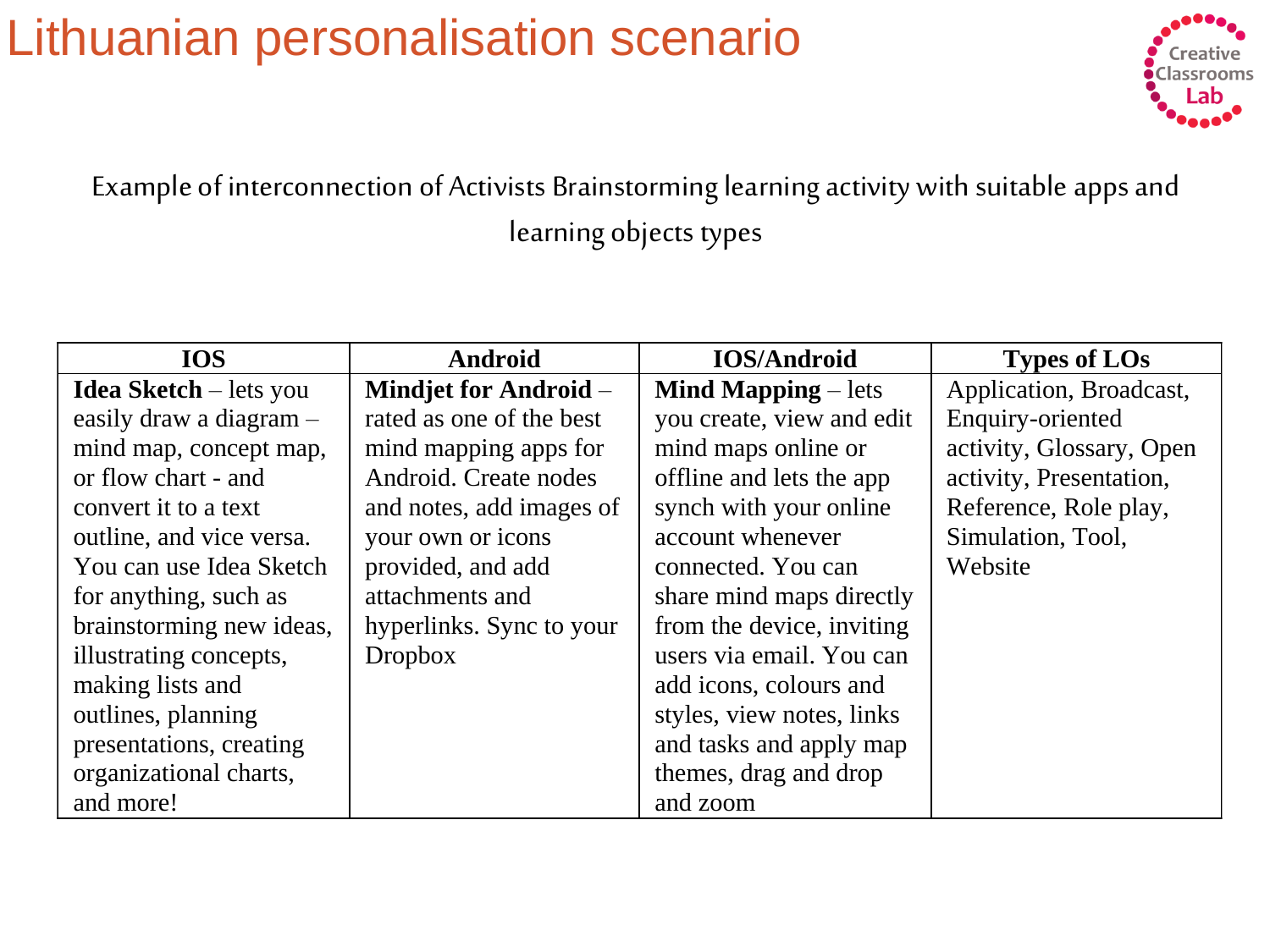

Lithuanian learning stories / scenarios:

•Archimedes' Principle, or Why do Ships Flow? (Physics, Klaipeda)

- •Why Materials Change in Nature? (Biology, Kaunas)
- •How to Help a Friend Choose a New PC? (IT, Kaisiadorys)
- •Research on Phenomena with One Variable Properties (Math, Siauliai)
- •Why the Clothes Become Dirty? (Physics, Vilnius)

Detailed information available on Lithuanian CCL website <http://ccl.emokymasis.com/>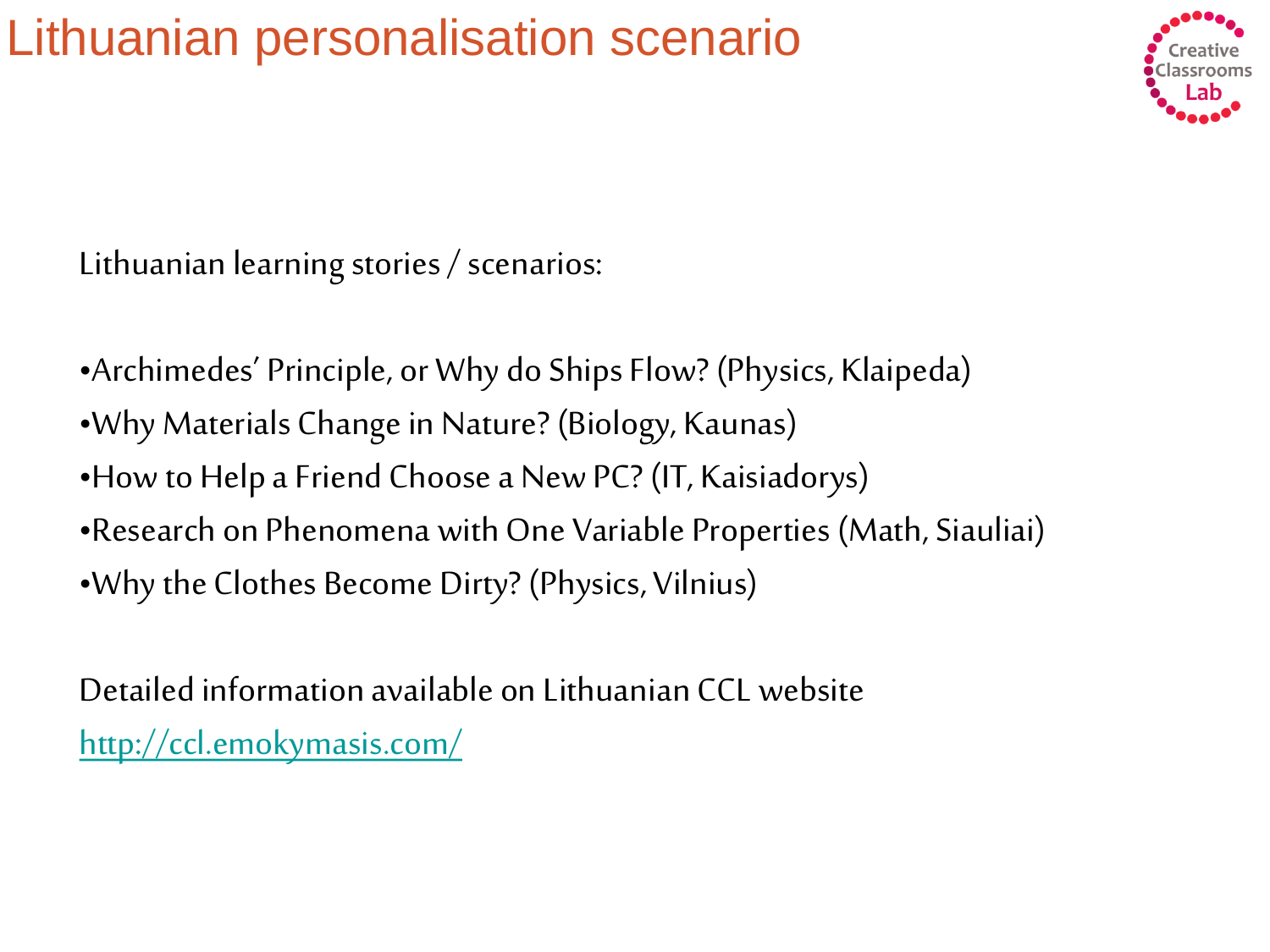### Lithuanian examples of good practice



General approach:

•e-Questionnaire and software to automatically establishing students' learning styles using tablets

•Interconnecting learning styles with suitable learning activities, types of learning objects, and tablets' apps

•Using a proper sequence of personalised teaching and learning methods (problem solving, group work, flipped classroom, outdoor study, and content creation) to achieve higher students motivation and better learning outcomes in terms of improving both subject and general competences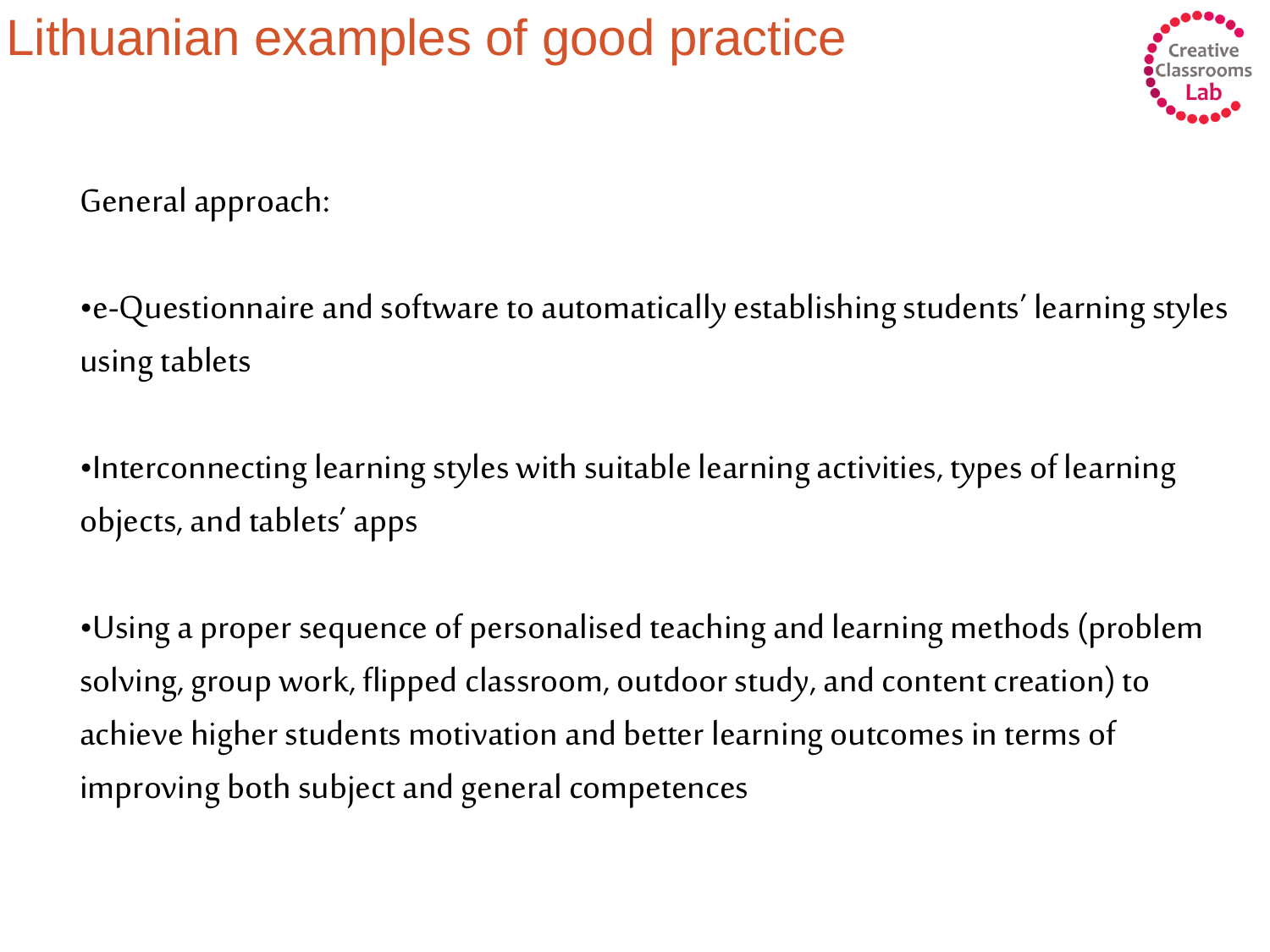#### Lithuanian examples of good practice



Using multiple teaching and learning methods in a proper way makes learning more qualitative by effective use of the best educational features of tablet devices:

- Using different activities and assignments for different learners having personal devices
- Using suitable apps to personalise / improve learning
- Possibility to perform outdoor studies (e.g. museums)
- Making films and photos for research and presenting the results etc.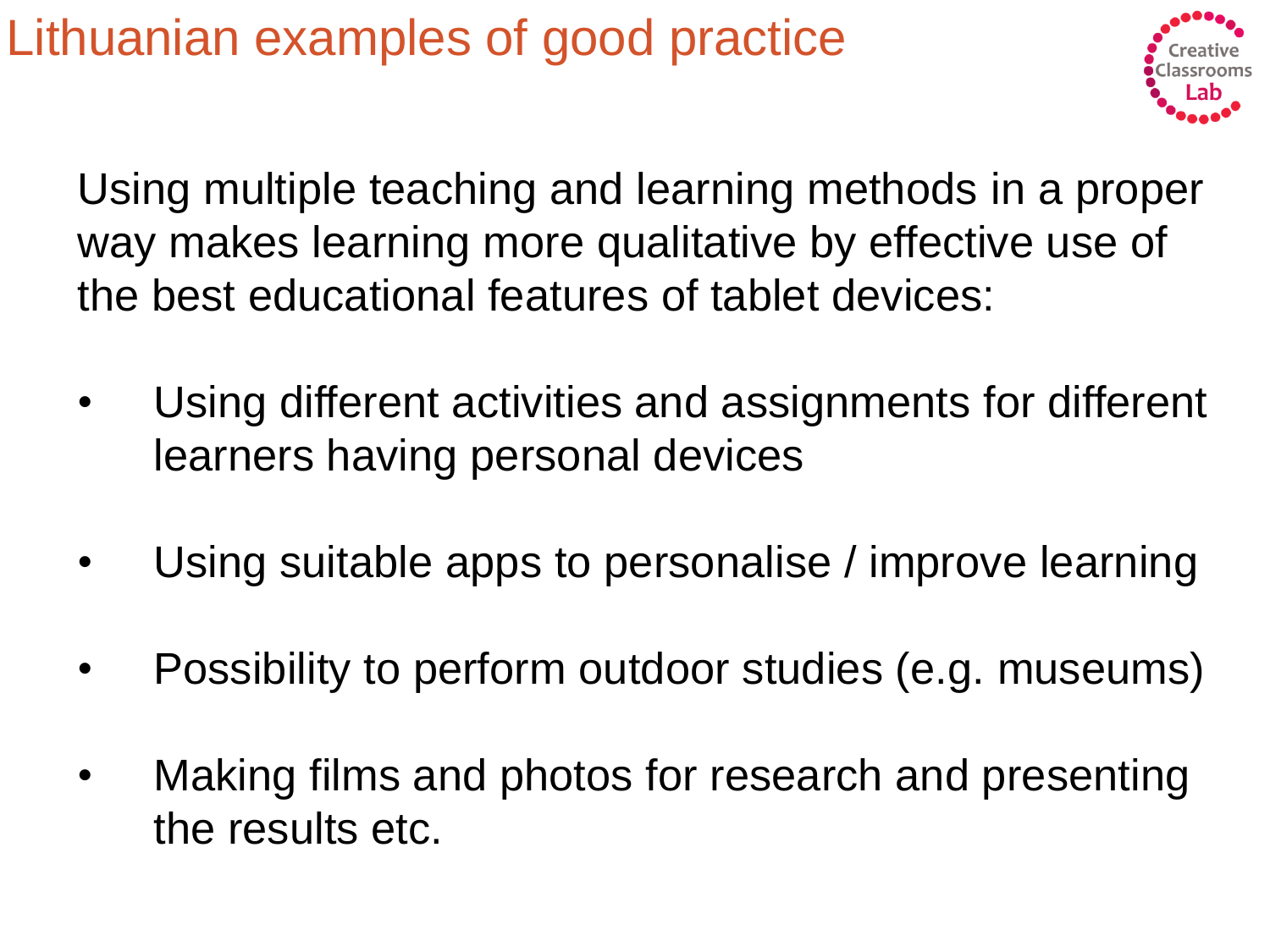### Lithuanian examples of good practice



Using suitable tools:

- •Using Qrafter (QR code identification tool) to analyse students' learning styles
- •Using TeamUp tool to create students groups
- •Using Popplet tool to improve students mind mapping skills

•Using suitable apps for suitable activities both in IoS (i.e. Idea Sketch, Mind Mapping) and Android (e.g. Mindjet for Android) operating systems